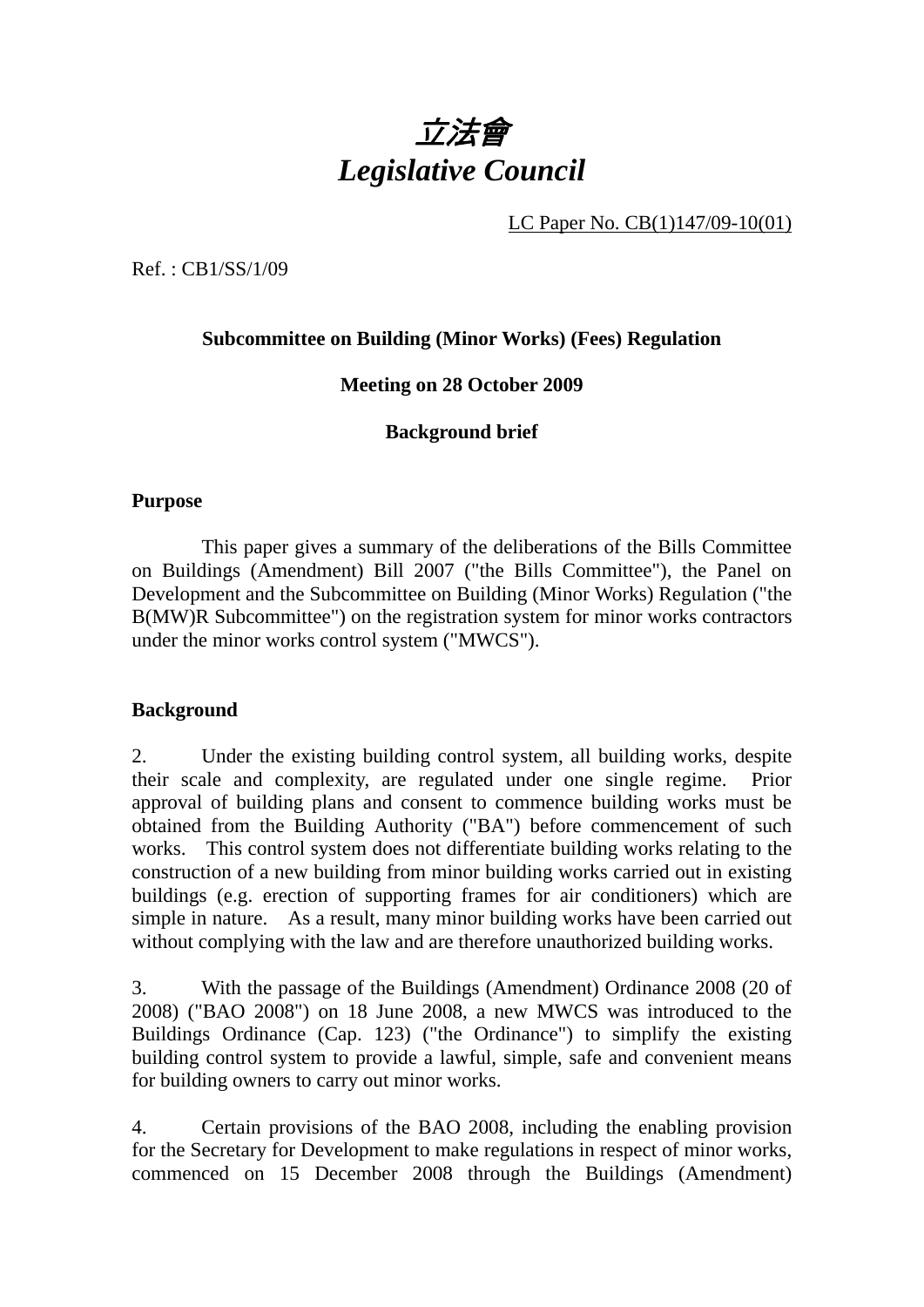Ordinance 2008 (Commencement) Notice 2008 (L.N. 225) gazetted on 13 October 2008. The modus operandi of the MWCS was set out in the Building (Minor Works) Regulation (L.N. 51 of 2009) ("B(MW)R"), which was introduced by the Secretary for Development in March 2009 and amended by a resolution of the Legislative Council ("LegCo') (L.N. 113 of 2009) passed at the Council meeting on 20 May 2009.

## **The Minor Works Control System**

5. The B(MW)R provides for the classification of minor works and details of minor works items, simplified requirements for carrying out minor works, registration and provisional registration of Registered Minor Works Contractors ("RMWCs") as well as duties of building professionals and registered contractors in carrying out minor works. Minor works have been classified by the B(MW)R into three classes according to their nature, scale and complexity as well as the risk to safety they pose. The works under each class are further classified into types and items that correspond to the specialization of works in the industry.

6. Minor works could only be carried out by prescribed registered contractors ("PRCs") (i.e. a registered general building contractor ("RGBC"), registered specialist contractor ("RSC") or RMWC). As Class I minor works are relatively more complicated, they require higher technical expertise and more stringent supervision, and thus should be designed and supervised by authorized persons ("APs") (with the assistance of registered structural engineers ("RSEs") or registered geotechnical engineers ("RGEs") as necessary) and carried out by PRCs. The other two classes of minor works can be carried out by PRCs without the involvement of APs. The following table summarizes the requirements under the B(MW)R for carrying out different classes of minor works:

| <b>Class of Minor</b>  | <b>Class I</b>    | <b>Class II</b> | <b>Class III</b> |
|------------------------|-------------------|-----------------|------------------|
| <b>Works</b>           |                   |                 |                  |
| <b>Requirement</b>     |                   |                 |                  |
| Appointment of         | $AP$ (and         |                 |                  |
| building professionals | <b>RSE/RGE</b> as |                 |                  |
| and contractors        | the case          |                 |                  |
|                        | maybe) and        | RGBC, RSC       | RGBC, RSC        |
|                        | RGBC, RSC         | or Classes I or | or Classes I, II |
|                        | or Class I        | <b>II RMWC</b>  | or III RMWC      |
|                        | <b>RMWC</b>       |                 |                  |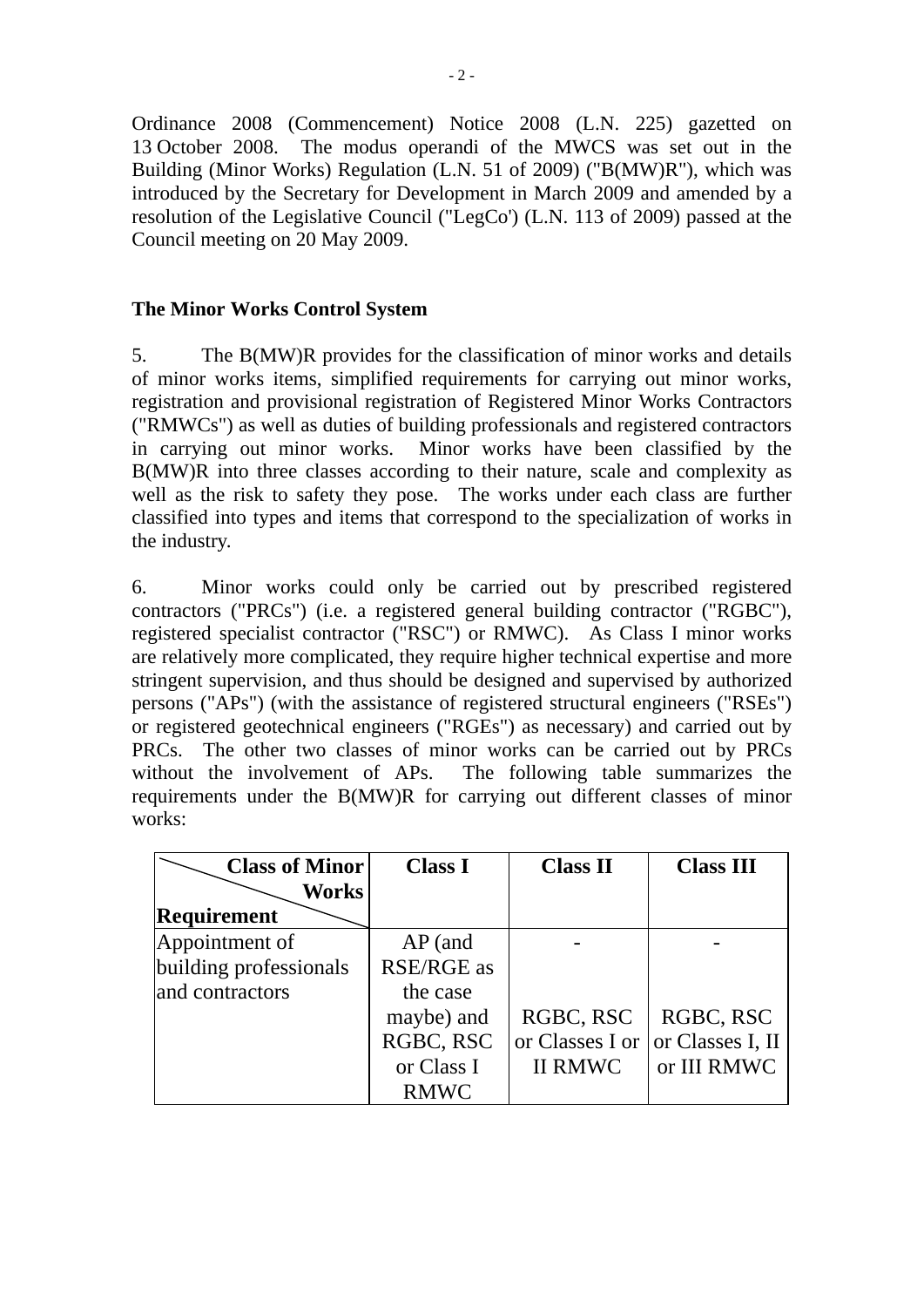| <b>Class of Minor</b>                                                                                                           | <b>Class I</b> | <b>Class II</b> | <b>Class III</b> |
|---------------------------------------------------------------------------------------------------------------------------------|----------------|-----------------|------------------|
| Works                                                                                                                           |                |                 |                  |
| <b>Requirement</b>                                                                                                              |                |                 |                  |
| Provision of simple<br>notification and<br>submission of plans<br>and documents to the<br>BA before<br>commencement of<br>works | required       | required        | not required     |
| Submission of record<br>plans, certificates and<br>documents to the BA<br>after completion of<br>works                          | required       | required        | required         |

7. According to the registration system for qualified RMWCs provided in the BAO 2008, contractors applying for registration as RMWCs could be body corporate, partnerships, sole proprietorships or individuals (for Class III minor works only), and they have to satisfy BA that their personnel possessed the necessary technical qualifications and work experience before they could be registered under the Ordinance. For practitioners applying for registration as RMWCs operating as firms, their applications would be assessed based on their representatives' formal qualifications and/or relevant experience, comprehension of the statutory requirements, as well as professional experience in the management and supervision of works projects. Practitioners who apply for registration as Class III RMWCs operating as individuals will be required to prove their formal qualifications and/or relevant experience.

8. A transitional period and a two-year provisional registration arrangement would be put in place to allow time for the existing minor works practitioners to prepare for registration. The provisional registration would only be available to applicants operating as firms. As for individual applicants, provisional registration was not required because such individual applicants could obtain the registration by virtue of either qualifications or experience and after attending a one-day top-up course.

## **Major views and concerns**

9. When scrutinizing the Buildings (Amendment) Bill 2007, the Bills Committee generally supported the policy intent of introducing the MWCS, as the new system would streamline the existing buildings control regime in respect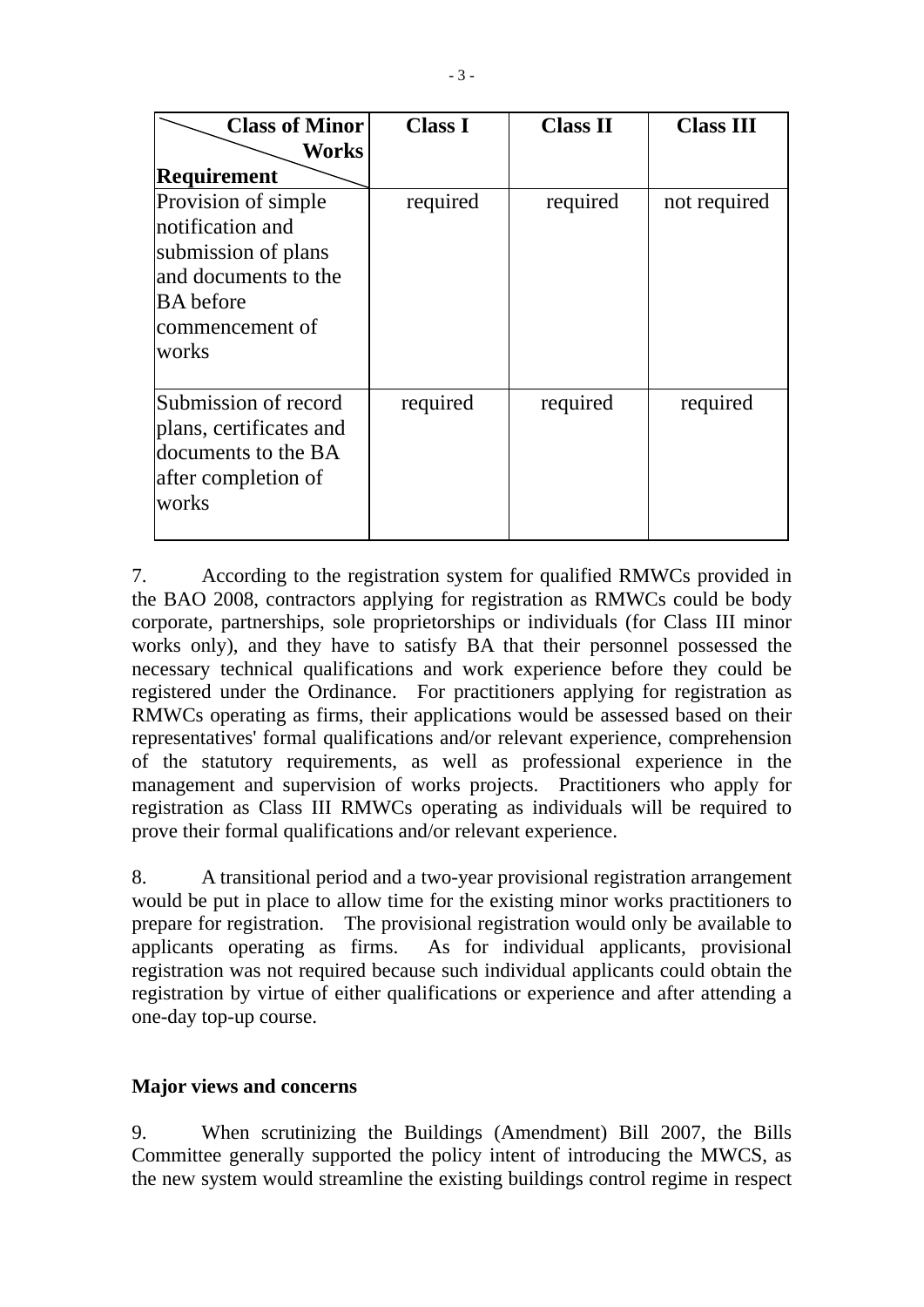of minor works, facilitate the general public to carry out minor works in a more convenient and economical manner, and enable more efficient use of Government resources.

10. The Bills Committee considered that the registration system should be kept simple and the Administration should devise measures to help eligible practitioners to understand the registration system and apply for registration according to their need and preference. Consideration should be given to streamlining the registration system to facilitate RMWCs' operation. The Bills Committee was concerned that applying for multi-task registration would increase RMWCs' operation cost. The Bills Committee noted the proposed registration and renewal fees for minor works contractors (Annex C to LC Paper No. CB(1)609/07-08(01)).

11. At the meeting of the Panel on Development on 24 February 2009, the Administration briefed members on the major areas that would be covered by the B(MW)R to be made by SDEV. Panel members in general supported the Administration's proposal and urged the Administration to implement the MWCS as soon as possible. Some members considered that in enhancing public safety, the implementation of the MWCS should not be too strict and complicated, and should not cause too much disturbance to the public.

12. Panel members noted that minor works practitioners, upon payment of relevant fees, may apply for registration as RMWCs for the relevant classes, types or items of minor works as appropriate according to their qualifications and experience. Panel members also noted that there would be arrangements for provisional registration.

13. When scrutinizing the B(MW)R gazetted on 27 March 2009, the B(MW)R Subcommittee noted that subject to the passage of the B(MW)R, another regulation for registration-related fees would be prepared and introduced into the LegCo for Members' consideration. The B(MW)R Subcommittee also noted the proposed fee schedule for registration, renewal, etc. (Annex B to LC Paper No.  $CB(1)1468/08-09(01)$ . In response to the view of the  $B(MW)R$ Subcommittee that the Administration should explore alternative channels for an applicant to lodge an appeal before bringing a case to the Court of First Instance, the Administration agreed to provide a review mechanism to re-consider unsuccessful application cases upon the applicants' request. The B(MW)R was subsequently amended by a LegCo resolution (L.N. 113 of 2009) passed at the Council meeting on 20 May 2009. The amendments, which were made in response to the comments of the B(MW)R Subcommittee, were mainly related to the time limits for BA to make application referral and consider renewal and restoration; and the establishment of a review mechanism as mentioned above.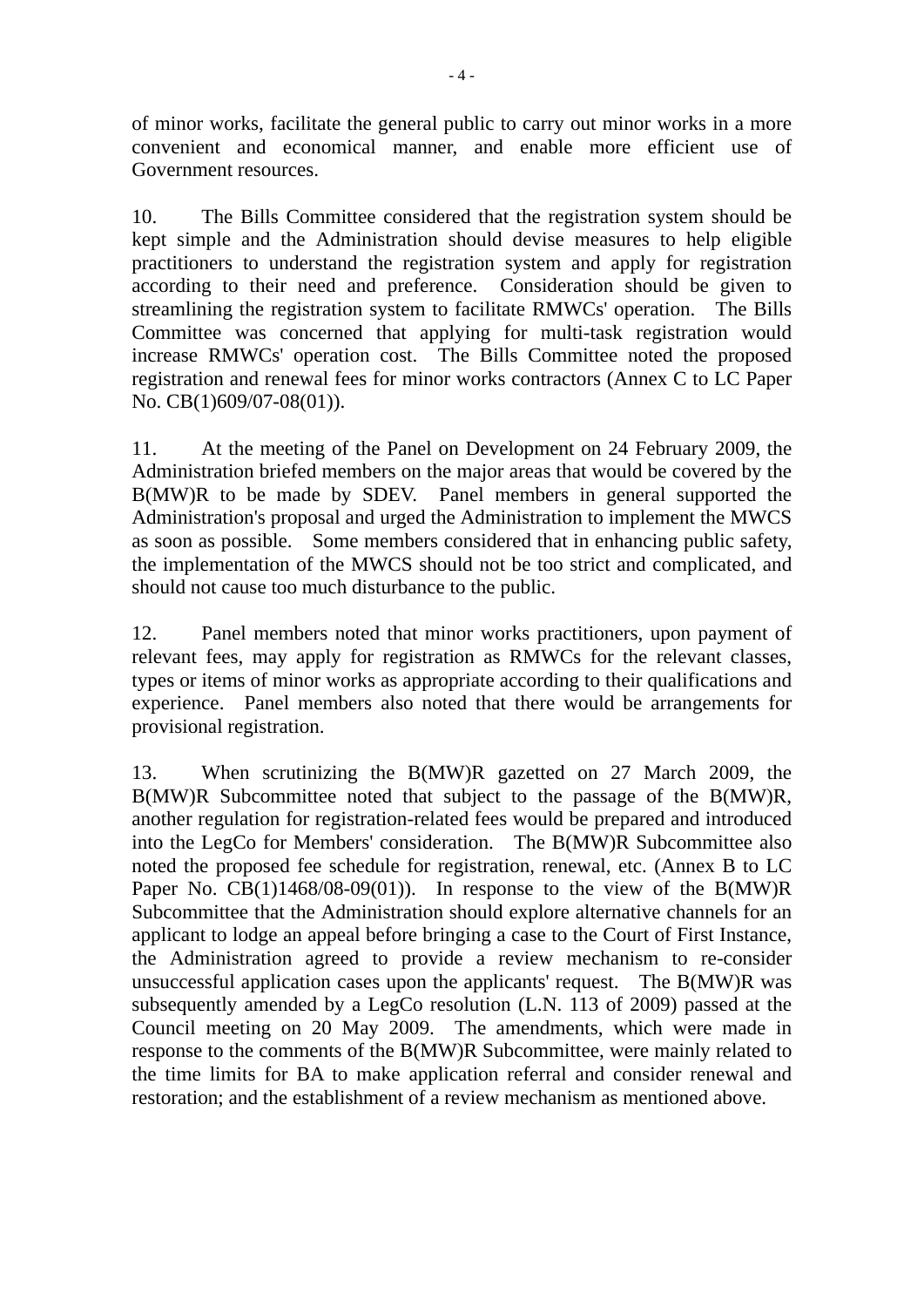### **The Building (Minor Works) (Fees) Regulation**

14. The Building (Minor Works) (Fees) Regulation (L.N. 178 of 2009) ("the Fees Regulation") was gazetted on 9 October 2009 and tabled at LegCo on 14 October 2009. The Fees Regulation sets out the level of fees for the various applications by RMWCs under the B(MW)R, including new registration, renewal of registration, restoration of name to register, registration of additional class, type or item of minor works, nomination of additional authorized signatory, review of unsuccessful case and provisional registration. The proposed fee structure is summarized in Annex E to the LegCo Brief (File Ref.: DEVB(PL-B) 30/30/120) issued by the Development Bureau on 7 October 2009. According to the Administration, the proposed fee structure is established on the basis of recovering the full cost of administering the registration system. To cater for review of decisions on registration applications, the fees currently proposed by the Administration under the Fees Regulation also include the relevant fees.

#### **Relevant papers**

15. A list of relevant papers is in the **Appendix**.

Council Business Division 1 Legislative Council Secretariat 27 October 2009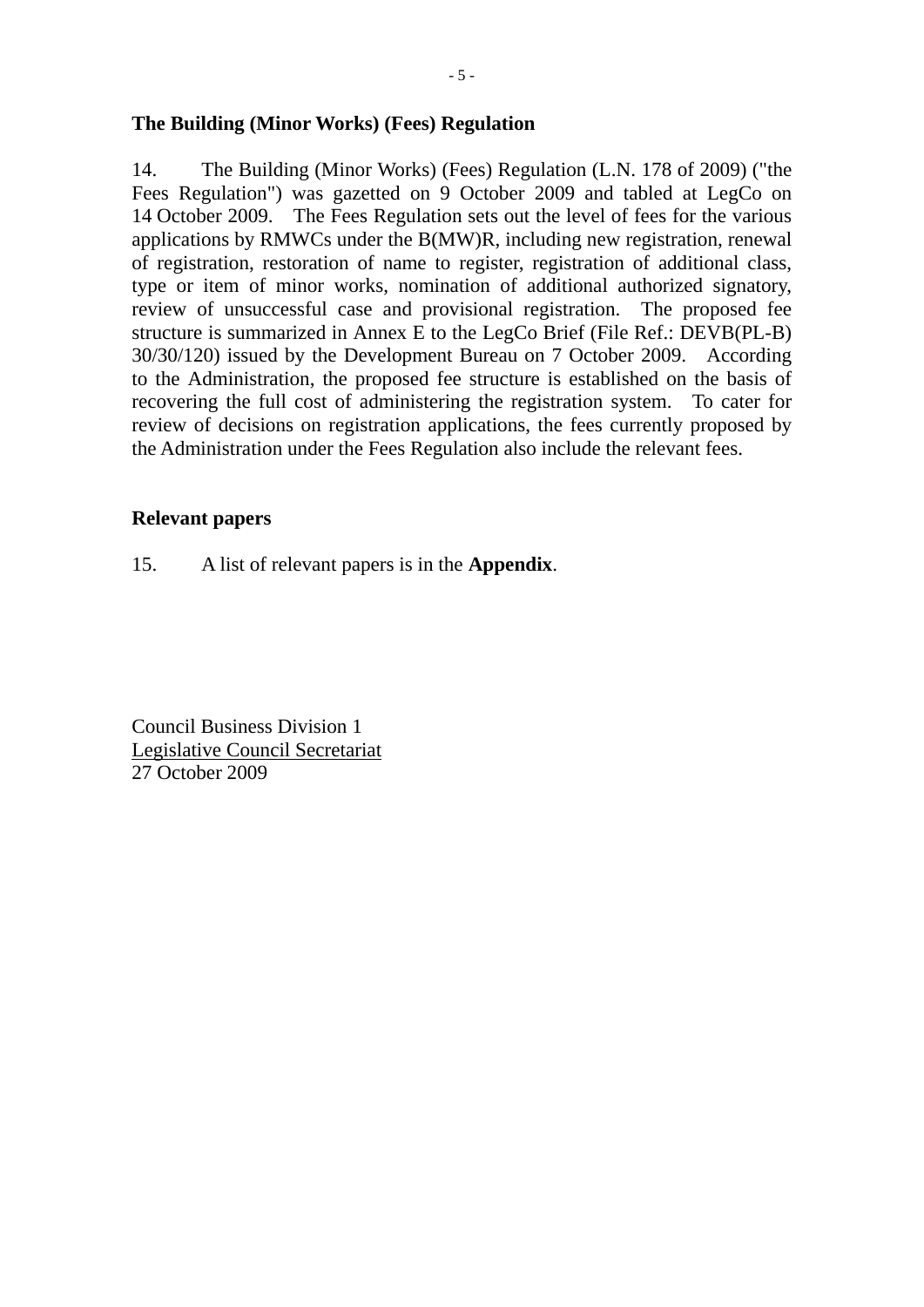# **Minor Works Control System**

## **List of relevant papers**

| <b>Date</b>     | <b>Meeting/Event</b>                                                                                                                                                                                                                            | <b>References</b>                                                                                                                                                                                                                                                                                                                                                                                                                                                                                                                                                                                                                                                                |
|-----------------|-------------------------------------------------------------------------------------------------------------------------------------------------------------------------------------------------------------------------------------------------|----------------------------------------------------------------------------------------------------------------------------------------------------------------------------------------------------------------------------------------------------------------------------------------------------------------------------------------------------------------------------------------------------------------------------------------------------------------------------------------------------------------------------------------------------------------------------------------------------------------------------------------------------------------------------------|
| 7 December 2007 | <b>Bills</b><br>Committee<br>A<br>was<br>formed at the meeting of the<br>House Committee to study<br>the Buildings (Amendment)<br>Bill 2007.<br>Committee<br>The<br><b>Bills</b><br>House<br>the<br>reported<br>to<br>Committee on 6 June 2008. | Legislative Council Brief (File Ref.:<br>DEVB(PL-B) 30/30/120)<br>http://www.legco.gov.hk/yr07-08/english<br>/bills/brief/b14_brf.pdf<br>The Bill<br>http://www.legco.gov.hk/yr07-08/english<br>/bills/b0711231.pdf<br>Legal Service Division Report (LC<br>Paper No. LS17/07-08)<br>http://www.legco.gov.hk/yr07-08/english<br>hc/papers/hc1207ls-17-e.pdf<br>LC Paper No. $CB(1)609/07-08(01)$<br>http://www.legco.gov.hk/yr07-08/english<br>$/bc/bc01/papers/bc010122cb1-609-1-e.p$<br>$\underline{df}$<br>Bills Committee Report (LC Paper No.<br>CB(1)1868/07-08)<br>http://www.legco.gov.hk/yr07-08/english<br>$bc/bc01$ /reports/bc010618cb1-1868-e.p<br>$\underline{df}$ |
| 18 June 2008    | Passage of the Buildings<br>(Amendment) Bill 2007 at<br>the Council meeting                                                                                                                                                                     | Hansard (pages 293 to 314)<br>http://www.legco.gov.hk/yr07-08/english<br>/counmtg/hansard/cm0618-translate-e.pd<br>$\underline{\mathbf{f}}$                                                                                                                                                                                                                                                                                                                                                                                                                                                                                                                                      |
| 24 October 2008 | House<br>Committee<br>considered<br>the Buildings<br>Ordinance<br>(Amendment)<br>2008<br>(Commencement)<br>Notice 2008 (L.N. 225)                                                                                                               | Legal Service Division Report<br>(LC)<br>Paper No. LS6/08-09)<br>http://www.legco.gov.hk/yr08-09/english<br>hc/papers/hc1024ls-6-e.pdf<br>Minutes of meeting (LC Paper No.<br>CB(2)197/08-09)<br>http://www.legco.gov.hk/yr08-09/english<br>hc/minutes/hc20081024.pdf                                                                                                                                                                                                                                                                                                                                                                                                            |